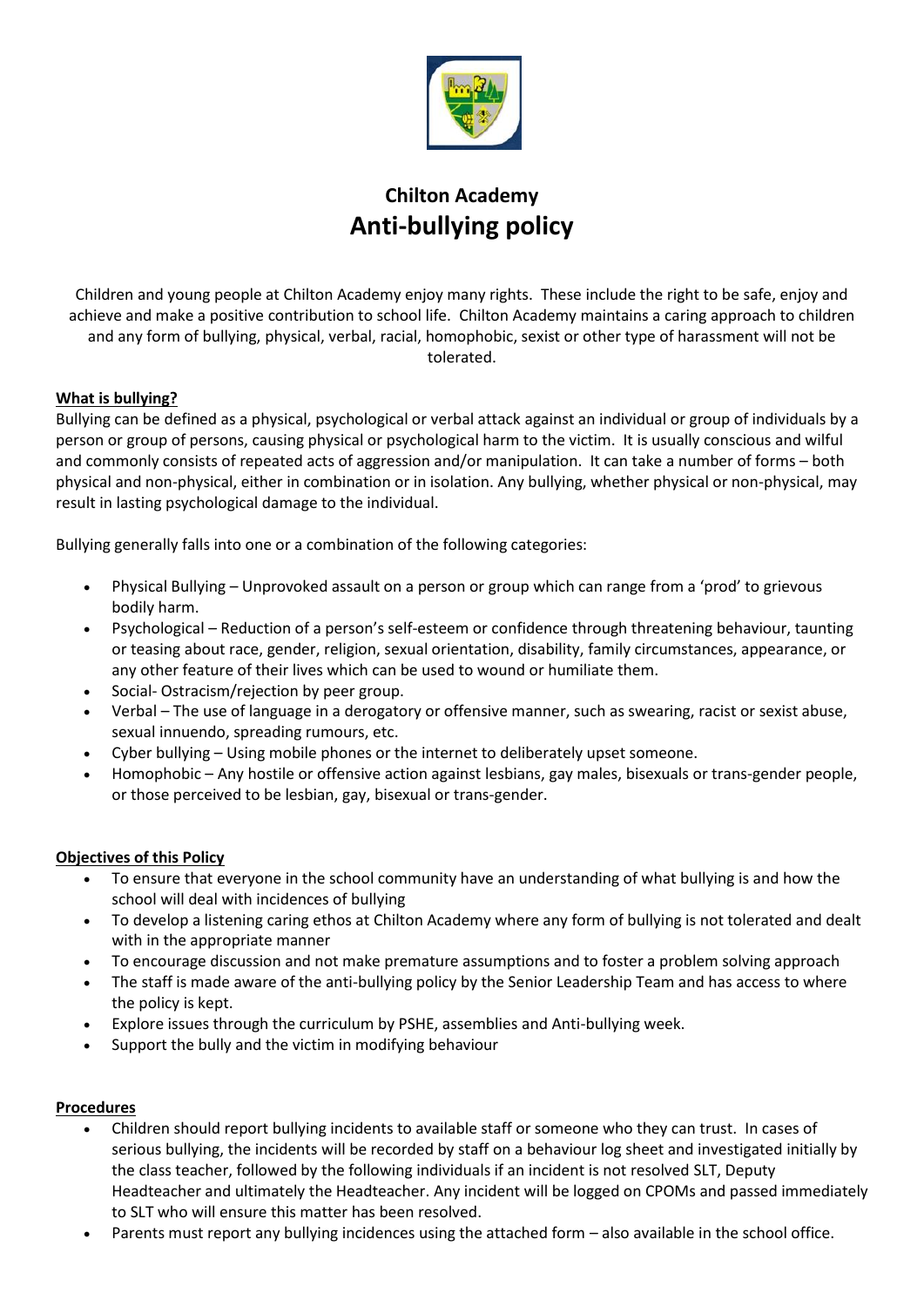- In serious cases parents will be informed and will be asked to come in to a meeting to discuss the problem.
- The bullying behaviour or threats of bullying will be investigated and the bullying addressed.
- Appropriate feedback will be given to the parent reporting the bullying in a timely manner.
- The school accepts that any child could display bullying behaviour and as a school we have a moral imperative to help those doing so to change their behaviour.
- If necessary and appropriate, external agencies will be consulted to provide support.

#### **Outcomes**

- The school will investigate the incident.
- The child displaying bullying behaviour will be asked to genuinely apologise. Other consequences such as (a) an apology letter or (b) a written contract may be required.
- The school will aim to sort out differences and encourage the pupils to reconcile.
- In serious cases, parents will be informed in writing and suspension or even exclusion will be considered.
- After the incident / incidents have been investigated and dealt with, each case will be monitored to ensure repeated bullying does not take place and it will be considered that the incident/incidents are closed. The school strongly believes that all children can be bullied or a bully and as such all parties once an issue has been addressed should be allowed to move on from the issue at hand.

## **Prevention**

We will use various methods for helping children to prevent bullying. This will include:

- Have a listening and caring ethos
- Encourage discussion and don't make premature assumptions
- Adopt a problem solving approach
- The staff are made aware of the anti-bullying policy by Senior Leadership Team and has access to where the policy is kept.
- Explore issues through the curriculum by PSHE, assemblies and Anti-bullying week.
- Support the bully and the victim in modifying behaviour
- Provide information through notice boards, posters and Child line.
- Provide support through Mental Health Practitioner, playground buddies, friendship group, and peer support.
- The anti-bullying policy works alongside the behaviour policy. This is discussed with the children in class so they are informed of the procedures

Date of Policy: 07.03.2022 Review Date: 07.03.2023 Signed: Vicky Cornwell

Adopted by Governing Body March 2022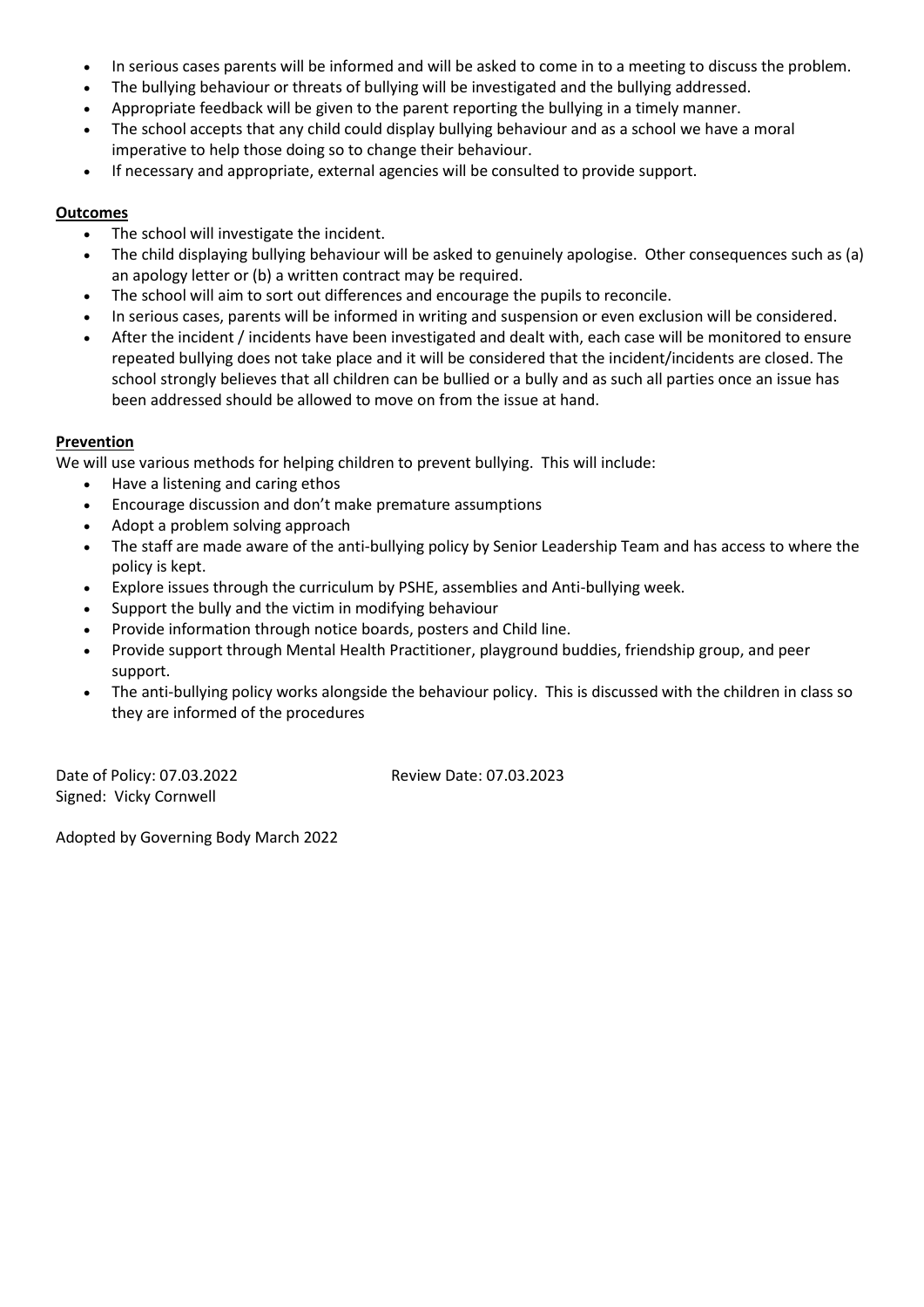## **REPORT ON A BULLYING INCIDENT BY PARENTS/CARERS.**



#### **PART ONE – to be completed by the person reporting the incident.**

| Full name and address of the person<br>reporting the incident |                                                                                                               |
|---------------------------------------------------------------|---------------------------------------------------------------------------------------------------------------|
| Date, time and place of the breach                            |                                                                                                               |
| in order to deal with the reported incident)                  | Please provide a full description of the incident (specific details rather than general comments are required |
| Please use the other side or a separate sheet if required     |                                                                                                               |
| Signature:                                                    | Date:                                                                                                         |

## **PART TWO – To be completed by the person investigating the incident**

| Names of investigator(s)                  | Date the investigation took place |
|-------------------------------------------|-----------------------------------|
| Main finding(s)                           |                                   |
| Actions taken and support for the subject |                                   |
| Signature:                                | Date:                             |